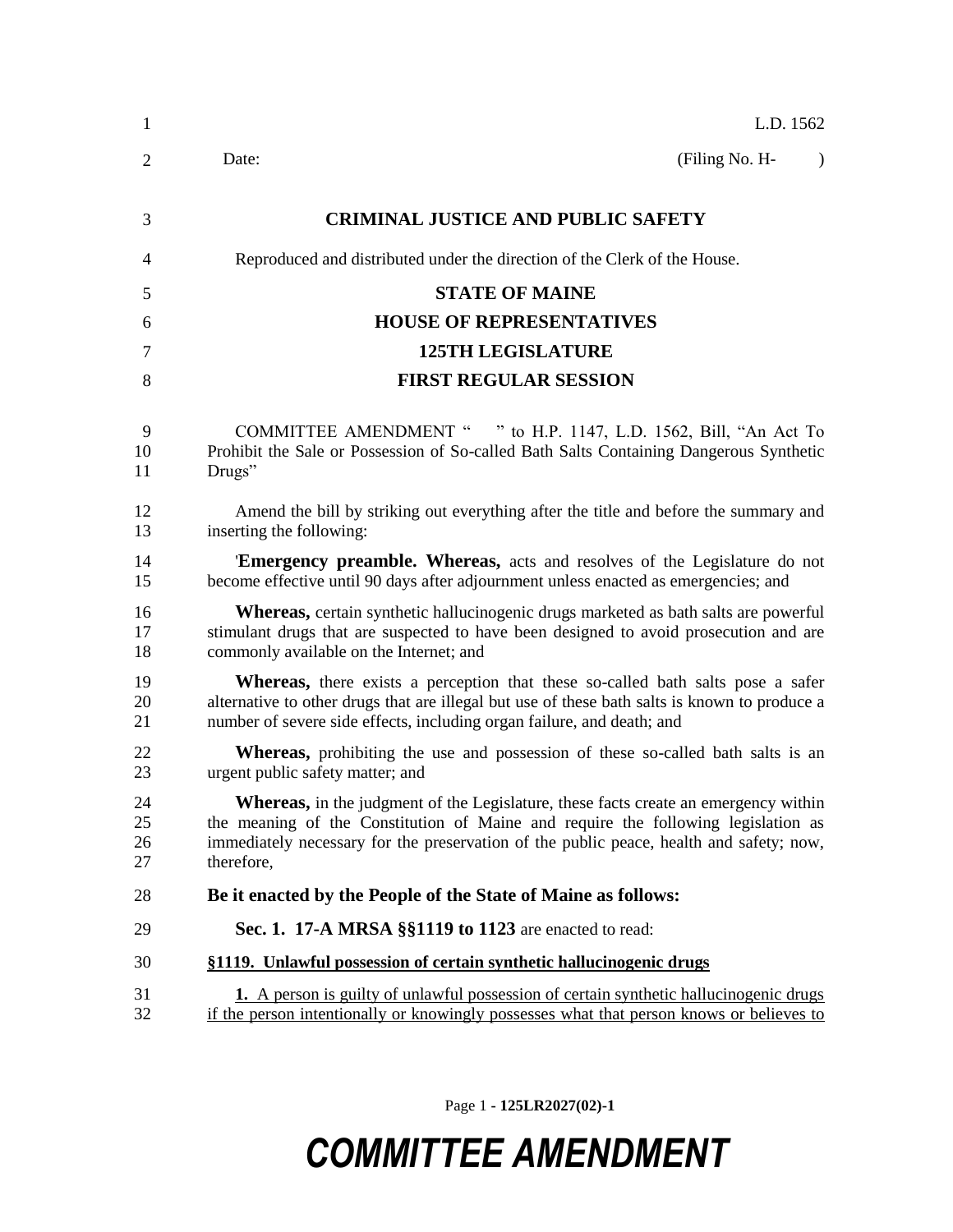| 1<br>$\overline{2}$                                                        | be a certain synthetic hallucinogenic drug, which is in fact a certain synthetic<br>hallucinogenic drug, and the drug is:                                                                                                                                                                                                                                                                                                                                                                                                                                                                                                                                                                                                                                                                                                                                                                                                                                                                                                                                                                                                                                            |
|----------------------------------------------------------------------------|----------------------------------------------------------------------------------------------------------------------------------------------------------------------------------------------------------------------------------------------------------------------------------------------------------------------------------------------------------------------------------------------------------------------------------------------------------------------------------------------------------------------------------------------------------------------------------------------------------------------------------------------------------------------------------------------------------------------------------------------------------------------------------------------------------------------------------------------------------------------------------------------------------------------------------------------------------------------------------------------------------------------------------------------------------------------------------------------------------------------------------------------------------------------|
| 3                                                                          | A. 3, 4 - methylenedioxymethcathinone, MDMC;                                                                                                                                                                                                                                                                                                                                                                                                                                                                                                                                                                                                                                                                                                                                                                                                                                                                                                                                                                                                                                                                                                                         |
| 4                                                                          | B. 3, 4 - methylenedioxypyrovalerone, MDPV;                                                                                                                                                                                                                                                                                                                                                                                                                                                                                                                                                                                                                                                                                                                                                                                                                                                                                                                                                                                                                                                                                                                          |
| 5                                                                          | C. 4 - methylmethcathinone, 4-MMC;                                                                                                                                                                                                                                                                                                                                                                                                                                                                                                                                                                                                                                                                                                                                                                                                                                                                                                                                                                                                                                                                                                                                   |
| 6                                                                          | D. 4 - methoxymethcathinone, bk-PMMA, PMMC;                                                                                                                                                                                                                                                                                                                                                                                                                                                                                                                                                                                                                                                                                                                                                                                                                                                                                                                                                                                                                                                                                                                          |
| $\tau$                                                                     | E. 3 - fluoromethcathinone, FMC;                                                                                                                                                                                                                                                                                                                                                                                                                                                                                                                                                                                                                                                                                                                                                                                                                                                                                                                                                                                                                                                                                                                                     |
| 8                                                                          | F. 4 - fluoromethcathinone, FMC;                                                                                                                                                                                                                                                                                                                                                                                                                                                                                                                                                                                                                                                                                                                                                                                                                                                                                                                                                                                                                                                                                                                                     |
| 9                                                                          | G. Napthylpyrovalerone, NRG-1; and                                                                                                                                                                                                                                                                                                                                                                                                                                                                                                                                                                                                                                                                                                                                                                                                                                                                                                                                                                                                                                                                                                                                   |
| 10                                                                         | H. Beta-keto-N-methylbenzodioxolylpropylamine.                                                                                                                                                                                                                                                                                                                                                                                                                                                                                                                                                                                                                                                                                                                                                                                                                                                                                                                                                                                                                                                                                                                       |
| 11                                                                         | 2. Violation of this section is a Class C crime.                                                                                                                                                                                                                                                                                                                                                                                                                                                                                                                                                                                                                                                                                                                                                                                                                                                                                                                                                                                                                                                                                                                     |
| 12                                                                         | 3. This section is repealed June 15, 2013.                                                                                                                                                                                                                                                                                                                                                                                                                                                                                                                                                                                                                                                                                                                                                                                                                                                                                                                                                                                                                                                                                                                           |
| 13                                                                         | §1120. Unlawful trafficking in certain synthetic hallucinogenic drugs                                                                                                                                                                                                                                                                                                                                                                                                                                                                                                                                                                                                                                                                                                                                                                                                                                                                                                                                                                                                                                                                                                |
| 14<br>15<br>16<br>17                                                       | <b>1.</b> A person is guilty of unlawful trafficking in certain synthetic hallucinogenic drugs<br>if the person intentionally or knowingly trafficks in what the person knows or believes to<br>be a certain synthetic hallucinogenic drug, which is in fact a certain synthetic<br>hallucinogenic drug listed in section 1119.                                                                                                                                                                                                                                                                                                                                                                                                                                                                                                                                                                                                                                                                                                                                                                                                                                      |
| 18<br>19<br>20<br>21<br>22<br>23<br>24<br>25<br>26<br>27<br>28<br>29<br>30 | 2. If a person uses a motor vehicle to facilitate the trafficking in a certain synthetic<br>hallucinogenic drug listed in section 1119, the court may, in addition to other authorized<br>penalties, suspend the person's driver's license or permit or privilege to operate a motor<br>vehicle or right to apply for or obtain a license for a period not to exceed 5 years. A<br>suspension may not begin until after any period of incarceration is served. If the court<br>suspends a person's driver's license or permit, privilege to operate a motor vehicle or right<br>to apply for or obtain a license, the court shall notify the Secretary of State of the<br>suspension and the court shall take physical custody of the person's license or permit.<br>The Secretary of State may not reinstate the person's driver's license or permit or<br>privilege to operate a motor vehicle or right to apply for or obtain a license unless the<br>person demonstrates that, after having been released and discharged from any period of<br>incarceration that may have been ordered, the person has served the period of suspension<br>ordered by the court. |
| 31                                                                         | 3. Violation of this section is a Class B crime.                                                                                                                                                                                                                                                                                                                                                                                                                                                                                                                                                                                                                                                                                                                                                                                                                                                                                                                                                                                                                                                                                                                     |
| 32                                                                         | 4. This section is repealed June 15, 2013.                                                                                                                                                                                                                                                                                                                                                                                                                                                                                                                                                                                                                                                                                                                                                                                                                                                                                                                                                                                                                                                                                                                           |
| 33                                                                         | §1121. Aggravated trafficking in certain synthetic hallucinogenic drugs                                                                                                                                                                                                                                                                                                                                                                                                                                                                                                                                                                                                                                                                                                                                                                                                                                                                                                                                                                                                                                                                                              |
| 34<br>35                                                                   | 1. A person is guilty of aggravated trafficking in certain synthetic hallucinogenic<br>drugs if the person violates section 1120 and:                                                                                                                                                                                                                                                                                                                                                                                                                                                                                                                                                                                                                                                                                                                                                                                                                                                                                                                                                                                                                                |
| 36<br>37                                                                   | A. The person trafficks in a certain synthetic hallucinogenic drug with a child who is<br>in fact less than 18 years of age. Violation of this paragraph is a Class A crime;                                                                                                                                                                                                                                                                                                                                                                                                                                                                                                                                                                                                                                                                                                                                                                                                                                                                                                                                                                                         |

Page 2 **- 125LR2027(02)-1**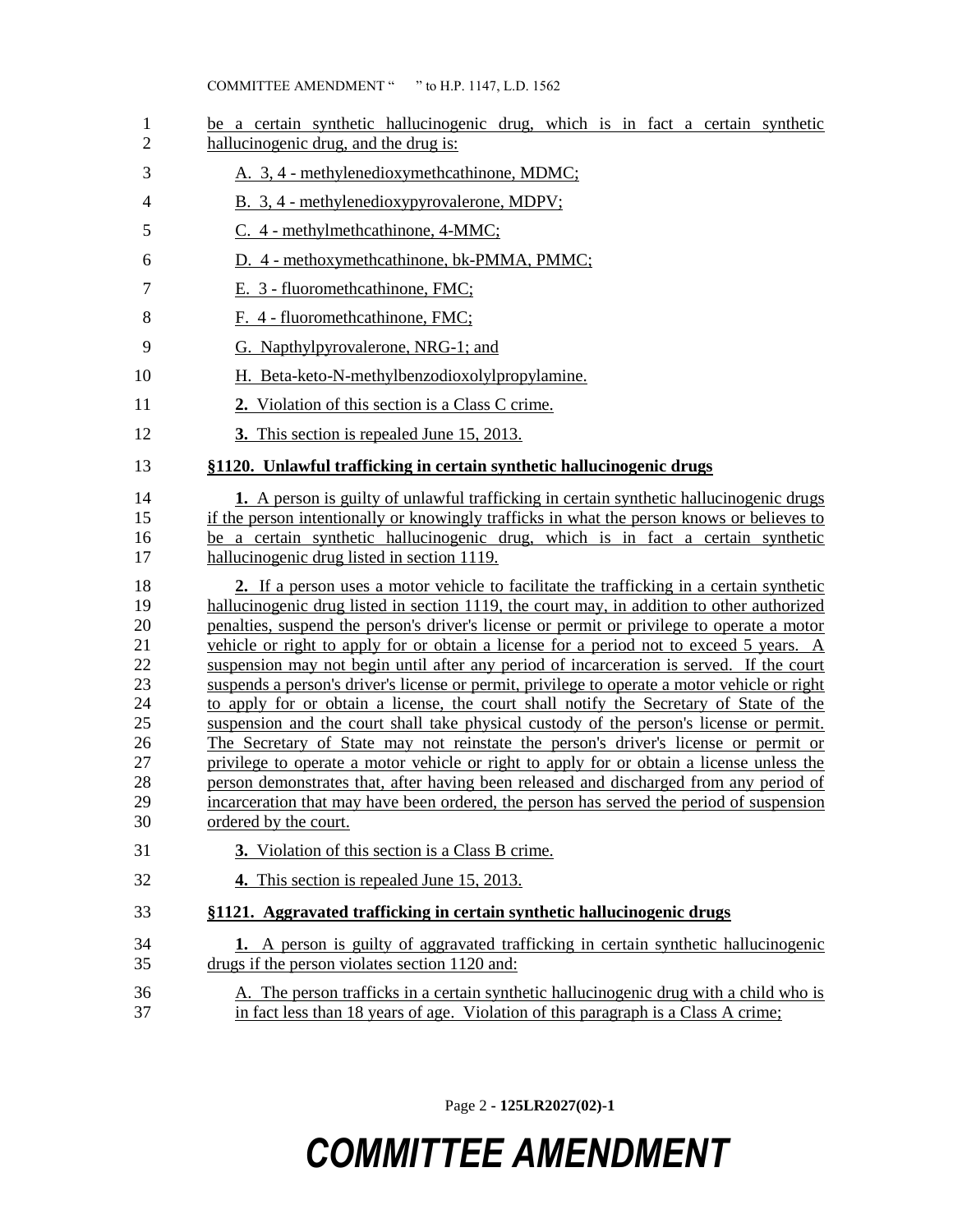| $\mathbf{1}$   | B. At the time of the offense, the person has one or more prior convictions for any                                                                          |
|----------------|--------------------------------------------------------------------------------------------------------------------------------------------------------------|
| $\overline{c}$ | Class A, B or C offense under this chapter or for engaging in substantially similar                                                                          |
| 3              | conduct to that of the Class A, B or C offenses under this chapter in another                                                                                |
| $\overline{4}$ | jurisdiction. Section 9-A governs the use of prior convictions when determining a                                                                            |
| 5              | sentence, except that, for the purposes of this paragraph, the date of each prior                                                                            |
| 6              | conviction may precede the commission of the offense being enhanced by more than                                                                             |
| $\overline{7}$ | 10 years. Violation of this paragraph is a Class A crime;                                                                                                    |
| $\,8\,$        | C. At the time of the offense, the person possesses a firearm in the furtherance of the                                                                      |
| 9              | offense, uses a firearm, carries a firearm or is armed with a firearm. Violation of this                                                                     |
| 10             | paragraph is a Class A crime;                                                                                                                                |
| 11             | D. At the time of the offense, the person is on a school bus or within 1,000 feet of the                                                                     |
| 12             | real property comprising a private or public elementary or secondary school or a safe                                                                        |
| 13             | zone as defined in section 1101, subsection 23. For purposes of this paragraph,                                                                              |
| 14             | "school bus" has the same meaning as defined in Title 29-A, section 2301, subsection                                                                         |
| 15             | 5. Violation of this paragraph is a Class A crime;                                                                                                           |
| 16             | E. At the time of the offense, the person enlists or solicits the aid of or conspires with                                                                   |
| 17             | a child who is in fact less than 18 years of age to traffick in a certain synthetic                                                                          |
| 18             | hallucinogenic drug. Violation of this paragraph is a Class A crime;                                                                                         |
| 19             | F. Death is in fact caused by the use of that certain synthetic hallucinogenic drug. $\overline{A}$                                                          |
| 20             | violation of this paragraph is a Class A crime; or                                                                                                           |
| 21<br>22       | Serious bodily injury is in fact caused by the use of that certain synthetic<br>G.<br>hallucinogenic drug. A violation of this paragraph is a Class B crime. |
| 23             | 2. If a person uses a motor vehicle to facilitate the aggravated trafficking in a certain                                                                    |
| 24             | synthetic hallucinogenic drug, the court may, in addition to other authorized penalties,                                                                     |
| 25             | suspend the person's driver's license or permit or privilege to operate a motor vehicle or                                                                   |
| 26             | right to apply for or obtain a license for a period not to exceed 5 years. A suspension may                                                                  |
| 27             | not begin until after any period of incarceration is served. If the court suspends a person's                                                                |
| 28             | driver's license or permit, privilege to operate a motor vehicle or right to apply for or                                                                    |
| 29             | obtain a license, the court shall notify the Secretary of State of the suspension and the                                                                    |
| 30             | court shall take physical custody of the person's license or permit. The Secretary of State                                                                  |
| 31             | may not reinstate the person's driver's license or permit or privilege to operate a motor                                                                    |
| 32             | vehicle or right to apply for or obtain a license unless the person demonstrates that, after                                                                 |
| 33             | having been released and discharged from any period of incarceration that may have been                                                                      |
| 34             | ordered, the person has served the period of suspension ordered by the court.                                                                                |
| 35             | 3. This section is repealed June 15, 2013.                                                                                                                   |
| 36             | §1122. Unlawfully furnishing certain synthetic hallucinogenic drugs                                                                                          |
| 37             | <b>1.</b> A person is guilty of unlawful furnishing of a certain synthetic hallucinogenic                                                                    |
| 38             | drug if the person intentionally or knowingly furnishes what the person knows or believes                                                                    |
| 39             | to be a certain synthetic hallucinogenic drug, which is in fact a certain synthetic                                                                          |
| 40             | hallucinogenic drug listed in section 1119. Violation of this subsection is a Class C                                                                        |
| 41             | crime.                                                                                                                                                       |
| 42             | 2. If a person uses a motor vehicle to facilitate the unlawful furnishing of a certain                                                                       |
| 43             | synthetic hallucinogenic drug, the court may, in addition to other authorized penalties,                                                                     |

Page 3 **- 125LR2027(02)-1**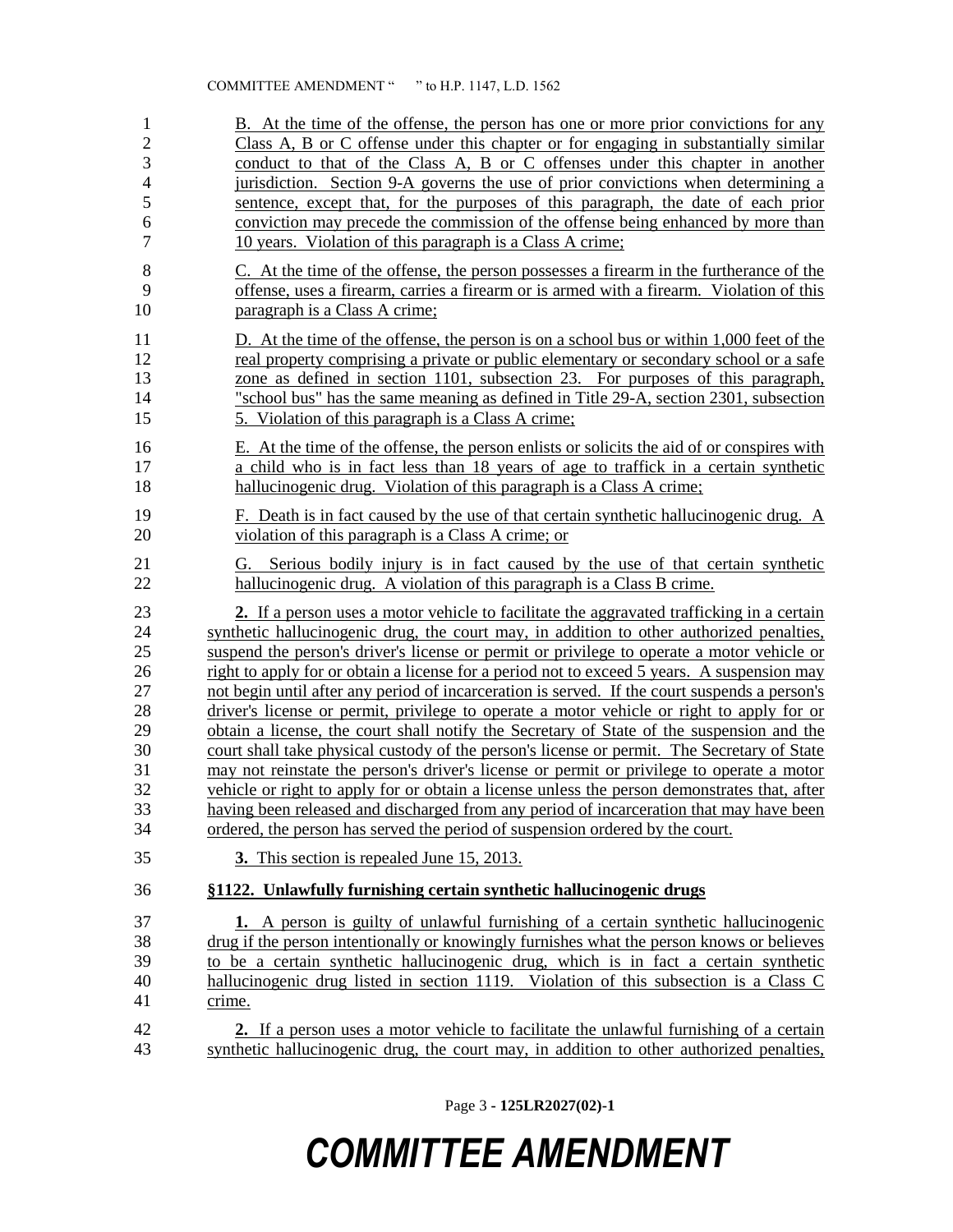suspend the person's driver's license, permit, privilege to operate a motor vehicle or right 2 to apply for or obtain a license for a period not to exceed 5 years. A suspension may not begin until after any period of incarceration is served. If the court suspends a person's driver's license, permit, privilege to operate a motor vehicle or right to apply for or obtain a license, the court shall notify the Secretary of State of the suspension and the court shall take physical custody of the person's license. The Secretary of State may not reinstate the person's driver's license, permit, privilege to operate a motor vehicle or right to apply for or obtain a license unless the person demonstrates that, after having been released and discharged from any period of incarceration that may have been ordered, the person has served the period of suspension ordered by the court. **3.** This section is repealed June 15, 2013. **§1123. Aggravated furnishing of certain synthetic hallucinogenic drugs 1.** A person is guilty of aggravated furnishing of certain synthetic hallucinogenic drugs if the person violates section 1122 and: A. The person furnishes a certain synthetic hallucinogenic drug to a child who is in fact less than 18 years of age. Violation of this paragraph is a Class B crime; 17 B. At the time of the offense, the person has one or more prior convictions for any Class A, B or C offense under this chapter or for engaging in substantially similar conduct to that of the Class A, B or C offenses under this chapter in another jurisdiction. Section 9-A governs the use of prior convictions when determining a sentence, except that, for the purposes of this paragraph, the date of each prior conviction may precede the commission of the offense being enhanced by more than 10 years. Violation of this paragraph is a Class B crime; C. At the time of the offense, the person possesses a firearm in the furtherance of the offense, uses a firearm, carries a firearm or is armed with a firearm. Violation of this paragraph is a Class B crime; D. At the time of the offense, the person is on a school bus or within 1,000 feet of the 28 real property comprising a private or public elementary or secondary school or a safe zone as defined in section 1101, subsection 23. For purposes of this paragraph, "school bus" has the same meaning as defined in Title 29-A, section 2301, subsection 5. Violation of this paragraph is a Class B crime; E. At the time of the offense, the person enlists or solicits the aid of or conspires with a child who is in fact less than 18 years of age to furnish a certain synthetic hallucinogenic drug. Violation of this paragraph is a Class B crime; F. Death is in fact caused by the use of that certain synthetic hallucinogenic drug. A violation of this paragraph is a Class B crime. It is an affirmative defense to prosecution under this paragraph that the drug furnished was lawfully possessed by the defendant prior to furnishing and that the death was not a reasonably foreseeable consequence of the use of that certain synthetic hallucinogenic drug. In determining whether the death was reasonably foreseeable, the jury shall consider: (1) The factual circumstances surrounding the furnishing of the drug; (2) The total quantity of the drug furnished;

Page 4 **- 125LR2027(02)-1**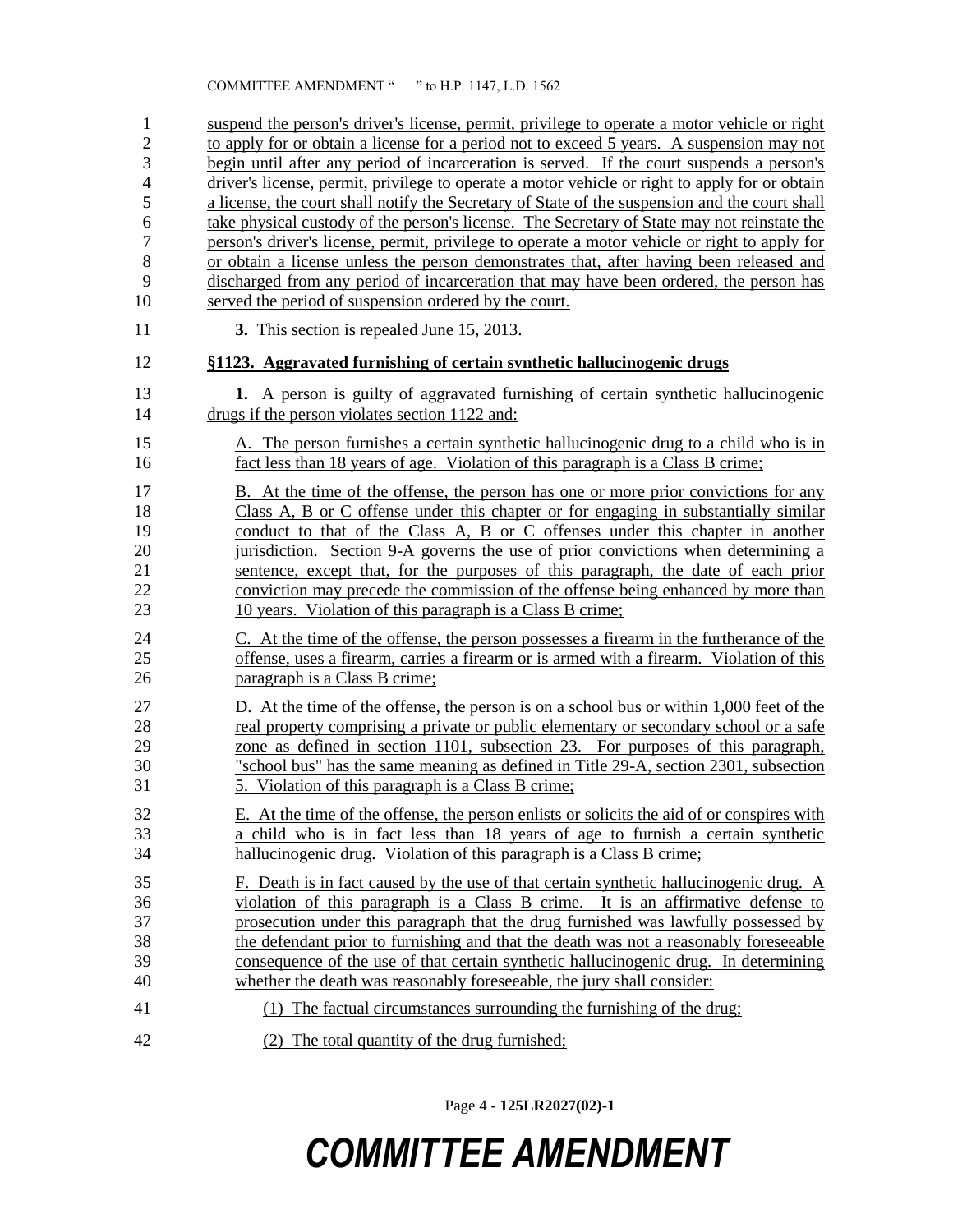#### COMMITTEE AMENDMENT " " to H.P. 1147, L.D. 1562

| $\mathbf{1}$                                                               | (3) The dosage of the units furnished;                                                                                                                                                                                                                                                                                                                                                                                                                                                                                                                                                                                                                                                                                                                                                                                                                                                                                                                                                                                                                                                                                                                                                         |
|----------------------------------------------------------------------------|------------------------------------------------------------------------------------------------------------------------------------------------------------------------------------------------------------------------------------------------------------------------------------------------------------------------------------------------------------------------------------------------------------------------------------------------------------------------------------------------------------------------------------------------------------------------------------------------------------------------------------------------------------------------------------------------------------------------------------------------------------------------------------------------------------------------------------------------------------------------------------------------------------------------------------------------------------------------------------------------------------------------------------------------------------------------------------------------------------------------------------------------------------------------------------------------|
| $\overline{2}$                                                             | (4) The nature of the drug;                                                                                                                                                                                                                                                                                                                                                                                                                                                                                                                                                                                                                                                                                                                                                                                                                                                                                                                                                                                                                                                                                                                                                                    |
| 3                                                                          | (5) The overdose risk presented by use of the drug; and                                                                                                                                                                                                                                                                                                                                                                                                                                                                                                                                                                                                                                                                                                                                                                                                                                                                                                                                                                                                                                                                                                                                        |
| 4<br>5                                                                     | (6) Any safety warnings provided to the defendant at the time of dispensing the<br>$drug$ ; or                                                                                                                                                                                                                                                                                                                                                                                                                                                                                                                                                                                                                                                                                                                                                                                                                                                                                                                                                                                                                                                                                                 |
| 6<br>7<br>$\,8\,$<br>9<br>10<br>11<br>12                                   | Serious bodily injury is in fact caused by the use of that certain synthetic<br>G.<br>hallucinogenic drug. A violation of this paragraph is a Class C crime. It is an<br>affirmative defense to prosecution under this paragraph that the drug furnished was<br>lawfully possessed by the defendant prior to furnishing and that the serious bodily<br>injury was not a reasonably foreseeable consequence of the use of that drug. In<br>determining whether the serious bodily injury was reasonably foreseeable, the jury<br>shall consider:                                                                                                                                                                                                                                                                                                                                                                                                                                                                                                                                                                                                                                                |
| 13                                                                         | (1) The factual circumstances surrounding the furnishing of the drug;                                                                                                                                                                                                                                                                                                                                                                                                                                                                                                                                                                                                                                                                                                                                                                                                                                                                                                                                                                                                                                                                                                                          |
| 14                                                                         | (2) The total quantity of the drug furnished;                                                                                                                                                                                                                                                                                                                                                                                                                                                                                                                                                                                                                                                                                                                                                                                                                                                                                                                                                                                                                                                                                                                                                  |
| 15                                                                         | (3) The dosage of the units furnished;                                                                                                                                                                                                                                                                                                                                                                                                                                                                                                                                                                                                                                                                                                                                                                                                                                                                                                                                                                                                                                                                                                                                                         |
| 16                                                                         | The nature of the drug;<br>(4)                                                                                                                                                                                                                                                                                                                                                                                                                                                                                                                                                                                                                                                                                                                                                                                                                                                                                                                                                                                                                                                                                                                                                                 |
| 17                                                                         | (5) The overdose risk presented by use of the drug; and                                                                                                                                                                                                                                                                                                                                                                                                                                                                                                                                                                                                                                                                                                                                                                                                                                                                                                                                                                                                                                                                                                                                        |
| 18<br>19                                                                   | (6) Any safety warnings provided to the defendant at the time of dispensing the<br>drug.                                                                                                                                                                                                                                                                                                                                                                                                                                                                                                                                                                                                                                                                                                                                                                                                                                                                                                                                                                                                                                                                                                       |
| 20<br>21<br>22<br>23<br>24<br>25<br>26<br>27<br>28<br>29<br>30<br>31<br>32 | 2. If a person uses a motor vehicle to facilitate the aggravated furnishing of a certain<br>synthetic hallucinogenic drug, the court may, in addition to other authorized penalties,<br>suspend the person's driver's license or permit, privilege to operate a motor vehicle or<br>right to apply for or obtain a license for a period not to exceed 5 years. A suspension may<br>not begin until after any period of incarceration is served. If the court suspends a person's<br>driver's license or permit, privilege to operate a motor vehicle or right to apply for or<br>obtain a license, the court shall notify the Secretary of State of the suspension and the<br>court shall take physical custody of the person's license or permit. The Secretary of State<br>may not reinstate the person's driver's license or permit, privilege to operate a motor<br>vehicle or right to apply for or obtain a license unless the person demonstrates that, after<br>having been released and discharged from any period of incarceration that may have been<br>ordered, the person has served the period of suspension ordered by the court.<br>3. This section is repealed June 15, 2013. |
| 33                                                                         | Emergency clause.<br>In view of the emergency cited in the preamble, this                                                                                                                                                                                                                                                                                                                                                                                                                                                                                                                                                                                                                                                                                                                                                                                                                                                                                                                                                                                                                                                                                                                      |
| 34                                                                         | legislation takes effect when approved.'                                                                                                                                                                                                                                                                                                                                                                                                                                                                                                                                                                                                                                                                                                                                                                                                                                                                                                                                                                                                                                                                                                                                                       |
| 35                                                                         | <b>SUMMARY</b>                                                                                                                                                                                                                                                                                                                                                                                                                                                                                                                                                                                                                                                                                                                                                                                                                                                                                                                                                                                                                                                                                                                                                                                 |
| 36<br>37<br>38                                                             | This amendment replaces the bill. The amendment adds an emergency preamble and<br>clause and, instead of listing so-called bath salts as Schedule W drugs under the Maine<br>Criminal Code, chapter 45, prohibits the possession and use of the drugs using the same                                                                                                                                                                                                                                                                                                                                                                                                                                                                                                                                                                                                                                                                                                                                                                                                                                                                                                                           |

Page 5 **- 125LR2027(02)-1**